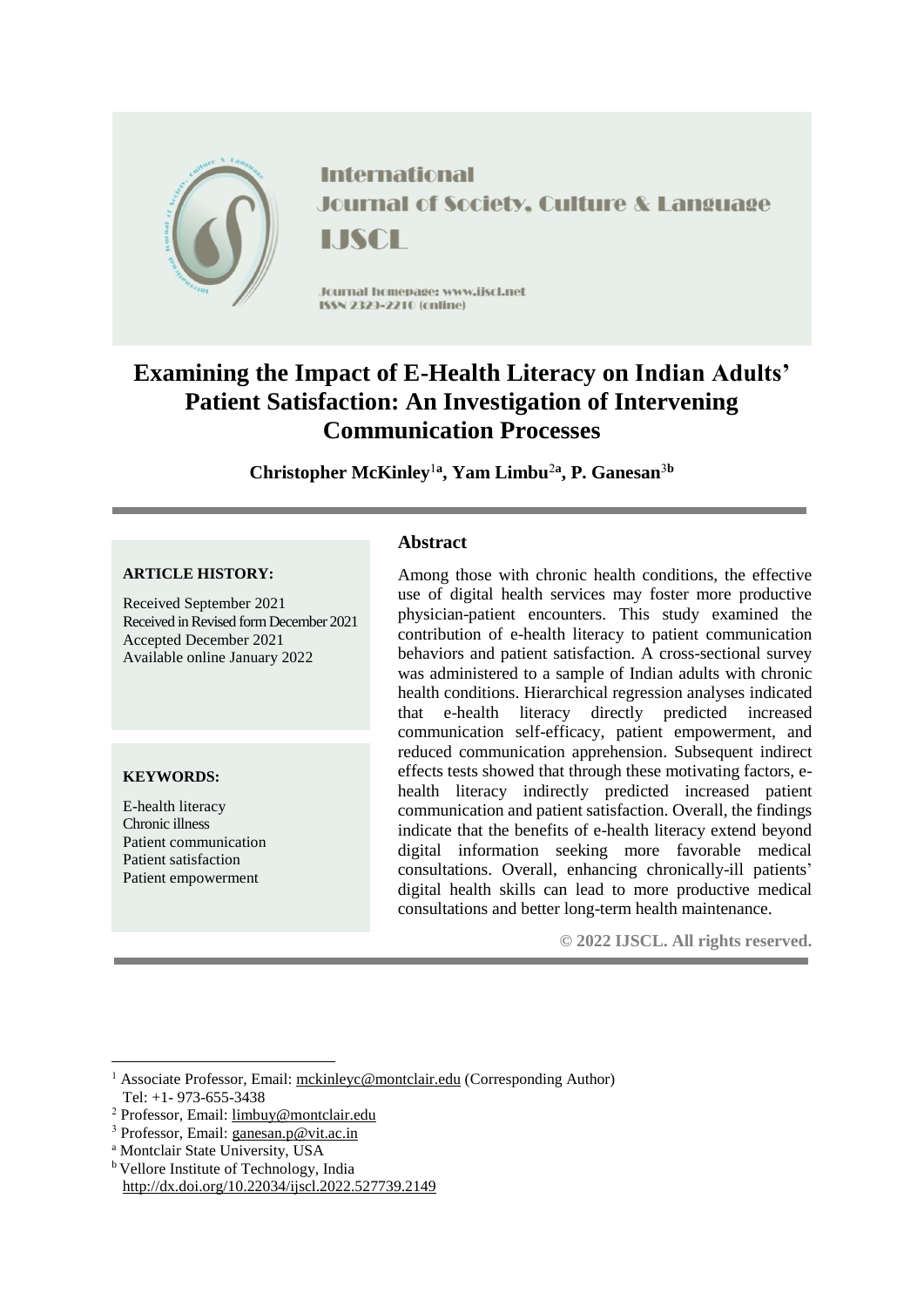# **1. Introduction**

nline health resources provide individuals with knowledge and motivation to engage in preventative **C** individuals with knowledge and motivation to engage in preventative health behaviors. Prior research indicates that digital health literacy is critical to maximizing the effectiveness of online health information searches (Neter & Brainin, 2012). However, the underlying processes linking digital health literacy to positive health outcomes are relatively unclear. The majority of e-health literacy investigations focus on digital health skills contributing to online health information seeking, with the implication that these actions lead to positive health decision-making. However, few studies (Suri, Majid, Chang, & Foo, 2016) specifically link patients' e-health literacy to favorable patient interactions with physicians. Increased patient satisfaction - a key factor determining treatment adherence (De Jager, Crowley, & Esterhuizen, 2018; Dubina, O'Neill, & Feldman, 2014) is a potential outcome of e-health literacy. Among those with chronic health conditions, the effective use of digital health services may foster more productive physician-patient encounters. The current investigation examines processes linking e-health literacy to greater patient satisfaction. Drawing from a sample of Indian adults with chronic health conditions, we assess e-health literacy as an indirect contributor to improved patient experiences through enhanced efficacy, empowerment, and reduced communication apprehension. While there exists substantial research exploring doctorpatient communication issues within an Indian context (e.g., Gopinath, Radhakrishnan, Sarma, Jayachandran, & Alexander, 2000; Gopichandran & Sakthivel, 2021; Paul & Bhatia, 2016), there is a lack of research examining the importance of e-health literacy in fostering improved patient experiences. Given some of the frustrations and unsatisfactory experiences often expressed by patients in India (Swaminath, 2007), it is critical to assess whether online health literacy skills drive patients to engage in more effective interactions with physicians.

#### **2. Theoretical Framework**

## **2.1. E-Health Literacy**

E-health literacy reflects one's capacity to locate, comprehend, and assess digital health information resources and apply acquired information to a health concern (Norman & Skinner, 2006). Conceptually, e-health literacy integrates 'e-health' with 'health literacy.' Ehealth entails utilizing emerging technologies (particularly the web) to improve individual health and health care environments (Eng, 2002). Health literacy addresses one's ability to locate and comprehend health information to assist in health decision-making (USDHHS, 2000). Individual characteristics (e.g., demographics and social/cognitive skills), as well as environmental factors (e.g., parents, peers, mass media, and health care), are determinants of e-health literacy (Paek & Hove, 2012). Past research indicates that e-health literacy contributes to positive health-related behaviors, including hypertension control and medication adherence (Bosworth et al., 2009; Ownby, Hertzog, & Czaja, 2012).

Bodie and Dutta (2008) note that e-health literacy "is a function and influencer" of one's skills and drive to utilize online health services (p. 189). Empirical research supports the relationship between e-health literacy and online health information seeking (Sheng & Simpson, 2013; Wong & Cheung, 2019). This association has broader implications for improved patient experiences. Specifically, previous investigations show that online health information seeking influences one's preparation for consultations, the nature of online information discussed with physicians, and the ability to integrate and/or challenge information provided by physicians (Hu, Bell, Kravitz, & Orrange, 2012; Moreland, French, & Cumming, 2015; Attfield, Adams, & Blandford, 2006; Caiata-Zufferey, Abraham, Sommerhalder, & Schulz, 2010). Although less frequently studied, one recent study indicates that e-health literacy directly contributes to effective patient communication experiences with physicians (Suri, Majid, Chang, & Foo, 2016). Overall, these findings suggest that ehealth literacy may foster improved doctorpatient interactions; however, the process through which this occurs remains relatively unclear. We predict that through different communication motivation factors, e-health literacy contributes to improved patient communication and, ultimately, satisfaction.

#### *2.1.1. Communication Self-Efficacy*

Self-efficacy reflects one's perception of their capacity to perform actions required to obtain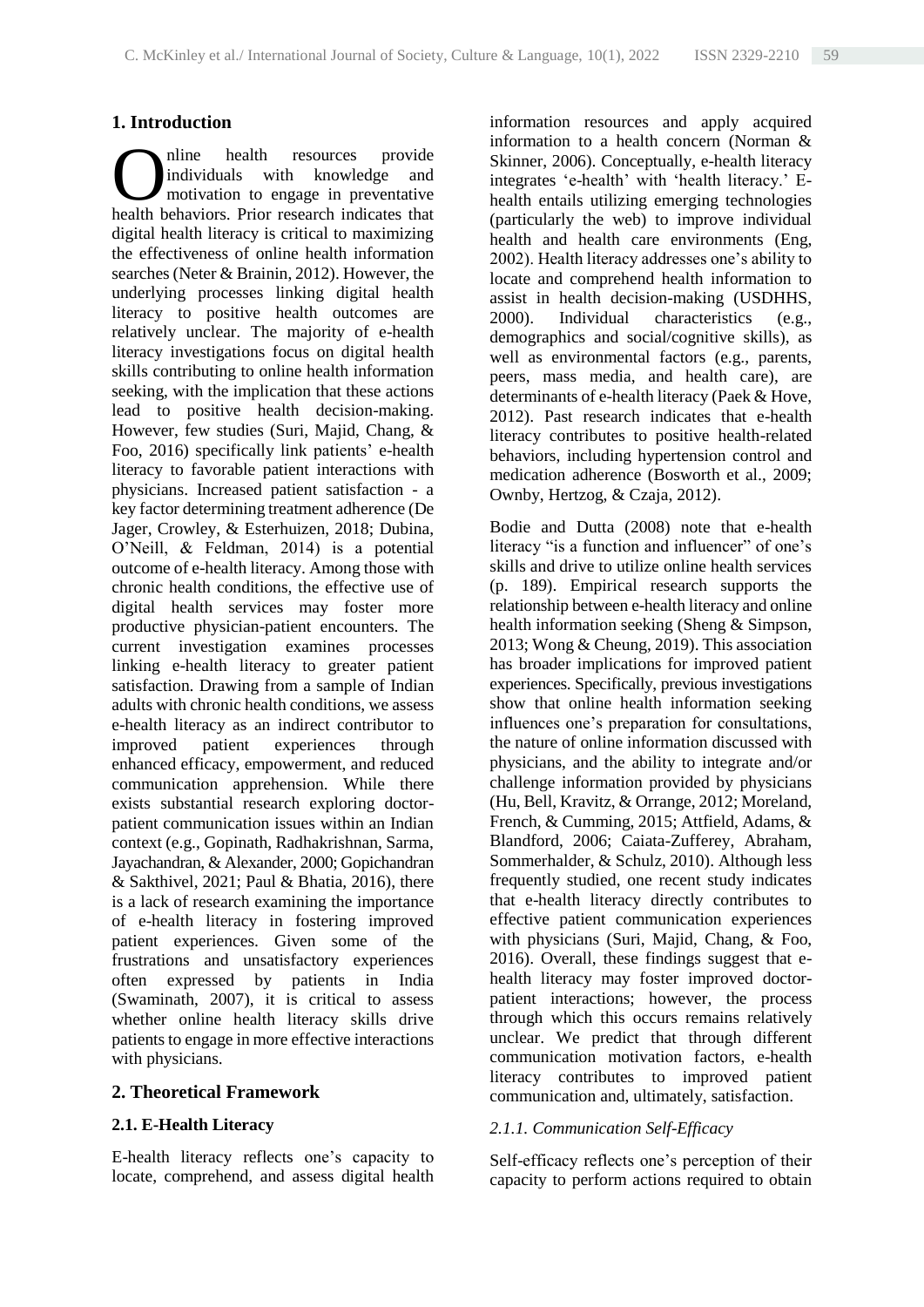certain goals (Bandura, 1997). Theoretical and empirical research identifies that self-efficacy has a central antecedent to health-related behaviors (see Bandura, 2004; Witte, 1994). Patients that perceive they have the ability to seek out, comprehend, and remember information from physicians are critical to productive medical consultations. Prior research indicates that patients report asking inadequate questions, high levels of miscomprehension, and poor recollection of health information provided during consultations (Davis, Wolf, Bass, Tilson, & Neuberger, 2006; Katz, Jacobson, Veledar, & Kripalani, 2007; Wolf et al., 2005). Therefore, to ensure better health outcomes, it is critical to stimulate greater perceived self-efficacy. Research showsthat those with a greater feeling of control and self-efficacy are more likely to seek health information, whereas those in more powerless states are less likely (Harris, 1998; Lee, Hwang, Hawkins, & Pingree, 2008; Leydon et al., 2000; Lichter, 1987). As noted above, e-health literacy is linked to enhanced online health information seeking and greater health motivation overall. Consequently, we argue that e-health literacy should predict enhanced patient communication self-efficacy.

E-health literacy should foster increased patient communication through increased communication self-efficacy. The findings above indicate that communication selfefficacy drives health information seeking. Drawing from theoretical rationale (Bandura, 1997), perceiving one has the ability to communicate effectively should predict a greater likelihood of engaging in actual communication activity. We argue that patients with greater communication self-efficacy should be more inclined to communicate with the physician to obtain necessary health information.

## *2.1.2. Patient Empowerment*

Increased e-health literacy should also be beneficial to patient empowerment, a key determinant of positive health outcomes (Nafradi, Nakamoto, & Schultz, 2017). Patient empowerment captures the patient's perceived ability to take an active role in personal health decisions (Schulz & Nakamoto, 2011). To the authors' knowledge, there is a lack of investigations assessing the relationship between e-health literacy and patient empowerment. However, prior research indicates that general health literacy drives empowerment (Castro, Van Regenmortel, Vanhaecht, Sermeus, & Van Hecke, 2016; Porr, Drummon, & Richter, 2006). Furthermore, findings show that digital health services empower patients from underserved communities to communicate more frequently with health care providers (Kim & Xie, 2017). Oh and Lee (2012) found that computermediated social support fostered a greater sense of empowerment that, in turn, predicted intentions to actively communicate with the physician. Drawing from these investigations, we argue that possessing greater e-health literacy should lead to greater patient empowerment.

In addition to self-efficacy, empowerment should mediate the relationship between ehealth literacy and increased patient communication. Empowerment promotes greater patient participation reflected in increased communication (Richard, Glaser, & Lussier, 2016). Those who are more empowered are likely to possess greater confidence, motivation, and a sense of control. This, in turn, should promote increased communication with the physician (e.g., expression, asking questions, information seeking; Oh & Lee, 2012). Furthermore, as indicated above, empowerment can trigger greater motivation to engage more actively with the physician (Oh & Lee).

# *2.1.3. Patient Apprehension*

An impediment to effective doctor-patient communication is patient communication apprehension. Communication apprehension captures one's degree of anxiety or fear linked to other individuals (McCroskey, 1977). Research shows that patient communication apprehension contributes to reduced patient satisfaction with both medical professionals and medical care (Richmond, Heisel, Smith Jr., & McCroskey, 1998). In the current investigation, we focus specifically on contextual or state communication apprehension relating to communication with one's physician. Prior research shows that state communication apprehension predicts a decline in talking with physicians and seeking health information (Booth-Butterfield, Chory, & Beynon, 1997). Although there lacks research explicitly examining a relationship between e-health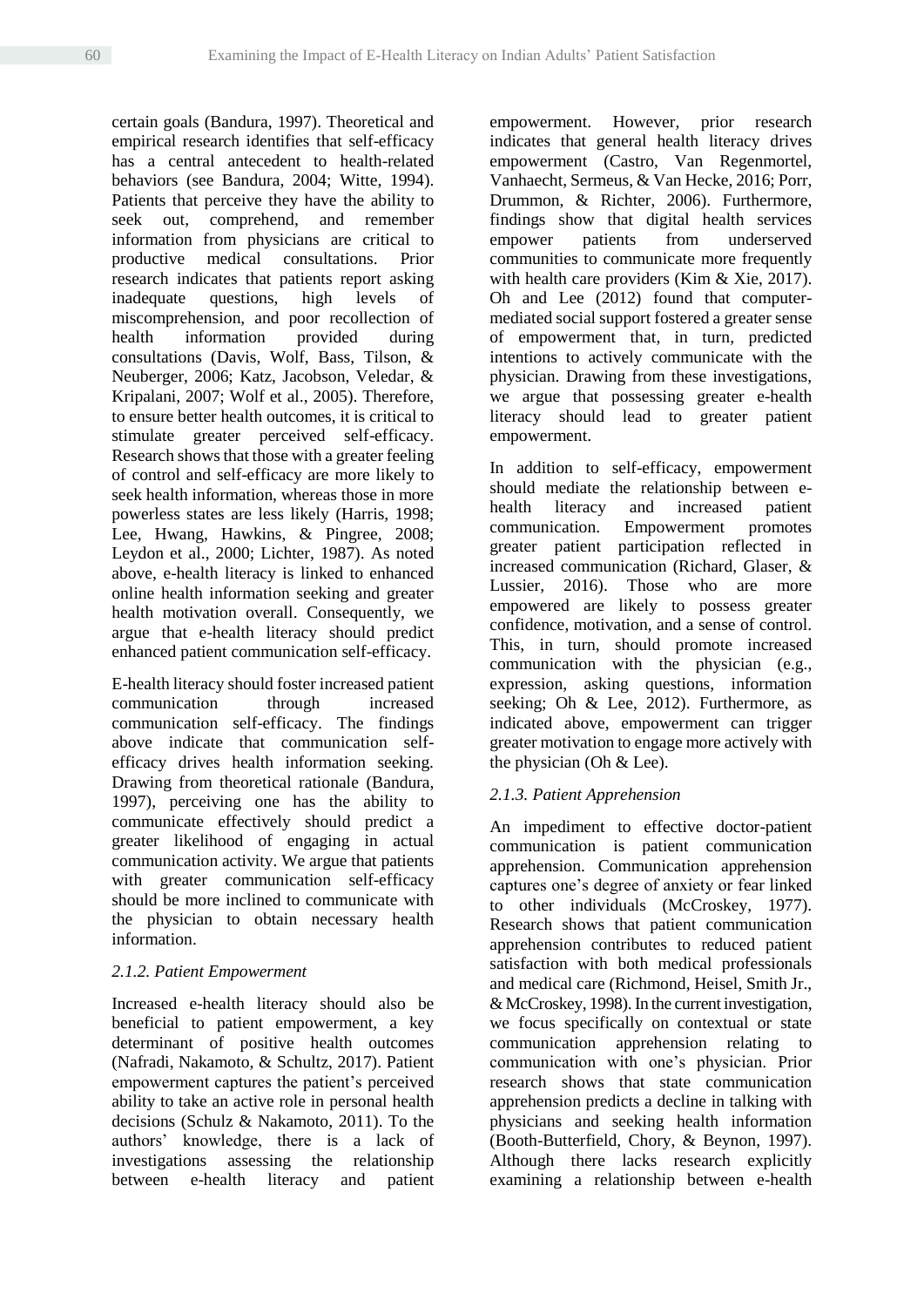literacy and communication apprehension, prior research indicates that both digital health literacy and general health literacy predict broader anxiety (Kugbey, Meyer-Weitz, & Asante, 2019; Leung et al., 2021). Leung et al. (2021) most recently showed that digital health literacy negatively predicted anxiety about the future among a senior population.

As noted above, communication apprehension contributes to reduced frequency of communicating with the physician (Booth-Butterfield et al., 1997). We argue that e-health literacy will indirectly contribute to increased patient communication with the physician by reducing communication apprehension. Overall, in addition to self-efficacy and empowerment, apprehension will operate as a mediating factor in the relationship between e-health literacy and patient communication.

#### **2.2. Indirect Effect of E-health Literacy on Patient Satisfaction**

Patient satisfaction reflects an immediate goal/ outcome of doctor-patient interactions. Prior research documents that patient satisfaction is essential to treatment adherence and overall improved health (De Jager, Crowley, & Esterhuizen, 2018; Dubina, O'Neill, & Feldman, 2014). Numerous investigations show links between increased patient communication/ participation during doctor-patient encounters and patient satisfaction (Dutta-Bergman, 2005; Street, 2001, 2003). Prior researchers argue that patients who are active communicators take greater control over decision-making and desired outcomes. Through this process, patients report increased satisfaction (Street, 2001; Thompson, 1994). Overall then, increased patient communication with the physician should serve as the central determinant of patient satisfaction. In particular, e-health literacy will increase communication motivations (greater efficacy and empowerment, reduced apprehension) that in turn predicts increased patient communication. Patient communication will then predict increased patient satisfaction.

## **2.3. Purpose of Study: Research Questions/ Predictions**

The review above addresses potential pathways whereby e-health literacy contributes to improved patient outcomes. First, we explore how e-health literacy drives more improved patient empowerment, self-perception of communication skills, and lowered communication apprehension. As noted, increased e-health literacy predicts broader online health information-seeking intentions. By possessing greater literacy, patients possess greater health knowledge that allows them to take a more active role during doctor-patient consultations. Ultimately, digital health skills should promote increased feelings of patient agency and communication skills (efficacy) while reducing feelings of communication anxiety.

Second, we assert that e-health literacy will play an indirect role in fostering more effective doctor-patient communication and, subsequently, improved patient satisfaction. By helping patients feel more self-confident and less anxious, patients should be more likely to participate in consultations. By engaging more in the doctor-patient interaction, patients should hopefully obtain more comprehensive information and understanding of their health concerns, leading to greater satisfaction.

# **3. Methodology**

# **3.1. Participants**

Two hundred-sixty adults from the state of Tamil Nadu, India, participated in the crosssectional survey. Participants ranged in age from 17 to 90 years old. The average age of respondents was 47 years, with roughly 53% (53.1%) male and 47% (46.9%) female. Sixty percent of the participants reported obtaining a college-level education. All participants noted having at least one chronic health condition. Among chronic conditions, blood pressure/ hypertension issues were the most frequently reported; roughly 41% (40.8%) of participants acknowledged this condition, followed by diabetes (29.6%), cholesterol (18.5%), and asthma (12.3%). A little over five percent of participants (5.4%) noted having multiple chronic health conditions.

## **3.2. Instruments**

# *3.2.1. E-Health Literacy*

We assessed e-health literacy through the eHEALs instrument (Norman & Skinner, 2006). The scale is comprised of eight items measured from 1 (strongly disagree) to 5 (strongly agree). Example items include "I know what health resources are available on the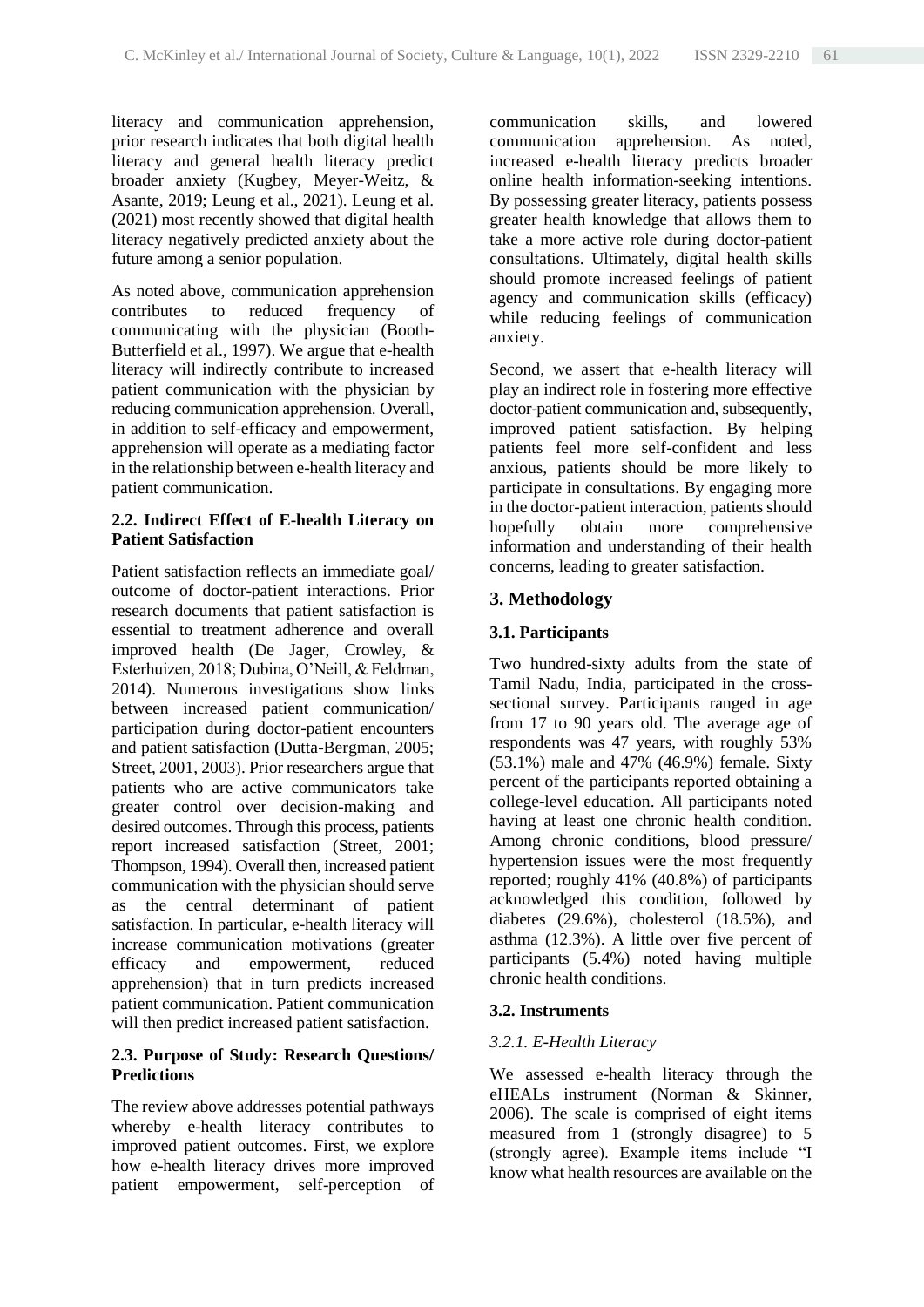Internet" and "I know where to find helpful health resources on the Internet". All items were summed together and averaged to create the e-health literacy scale ( $\alpha$  = .92, *M* = 3.52,  $SD = .91$ .

# *3.2.2. Patient Efficacy*

Perceived patient efficacy was measured through the Perceived Patient Efficacy in Patient-Physician Interactions (PEPPI) scale (Maly, Frank, Marshall, DiMatteo, & Reuben, 1998). The five items were measured from 1 (not at all confident) to 5 (very confident). All items began with the stem "How confident are you in your ability to" followed by: "know what questions to ask a doctor," "get a doctor to answer all of your questions," "make the most of your visit with the doctor," and "get a doctor to take your chief health concerns seriously." The five items summed together and averaged formed the PEPPI scale ( $\alpha$  = .77, *M* = 3.68, *SD*  $= .67$ ).

## *3.2.3. Communication Apprehension*

We assessed perceived communication apprehension during doctor-patient interactions through the five-item patient report of communication apprehension with the physician (PRCAP) scale (Ayres, Colby-Rotell, Wadleigh, & Hopf, 1996). Item response options ranged from 1 (strongly disagree) to 5 (strongly agree). Sample items include "I was not nervous while I was participating in a conversation with the physician," and "I was very calm and relaxed when talking to my physician." All items were summed together and averaged to create the communication apprehension scale ( $\alpha$  = .81, *M* = 3.79, *SD* = .89).

## *3.2.4. Patient Empowerment*

We utilized Schulz, Fitzpatrick, Hess, Sudbury-Riley, and Hartung's (2017) perceived gain in empowerment scale to assess patient empowerment. The seven-item measure had response options ranging from 1 (strongly disagree) to 5 (strongly agree). Example items include "I did my best for an effective consultation" and, "I asked my doctor specific questions about my health." All items were summed together and averaged to create the patient empowerment scale ( $\alpha$  = .82, *M* = 3.82,  $SD = .70$ .

## *3.2.5. Patient Communication*

To assess patient communication with the physician, we incorporated items from Dutta-Bergman (2005) and Tran et al. (2004). The scale consisted of five items measured from 1 (strongly disagree) to 5 (strongly agree). Sample items include "I did my best for an effective consultation," and "I asked my doctor specific questions about my health." All items were summed together and averaged to create this scale ( $\alpha$  = .81,  $M$  = 3.76,  $SD$  = .76).

# *3.2.6. Patient Satisfaction*

We assessed patient satisfaction with the physician through Poulton's (1996) scale. Sample items include "I am totally satisfied with my visit to this doctor" and "I understand my illness much better after seeing this doctor." Participants reported a degree of satisfaction on a 1 (strongly disagree) to 5 (strongly agree) scale. The average of six-items together formed the patient satisfaction scale ( $\alpha$  = .88, *M* = 3.86,  $SD = .78$ ).

# *3.2.7. Control Items*

We included age, gender, and education level as demographic control measures. Education level was broken down into: no formal schooling (1.2%), primary school (3.8%), middle school (6.9%), high school (28.1%), and college/university (60.0%).

## **3.3. Procedure**

A multi-stage sampling technique was used to recruit the study participants from Chennai (capital city of Tamil Nadu, a state of India) and another Tier II city Vellore. In the first stage, three hospitals from each city were randomly selected by lottery method. In the second stage, the respondents were recruited using the convenience sampling method. Potential patients and/or family caregivers were approached by the research team in hospital premises, who were provided a description of the study and questionnaire, and requested to participate in the study. Inclusion criteria involved having received a diagnosis of at least one chronic condition. Prior to participation, respondents signed consent forms and indicated a chronic condition they had been diagnosed with. Eligible individuals completed a selfadministered questionnaire. All statistical analyses were performed using SPSS version 27.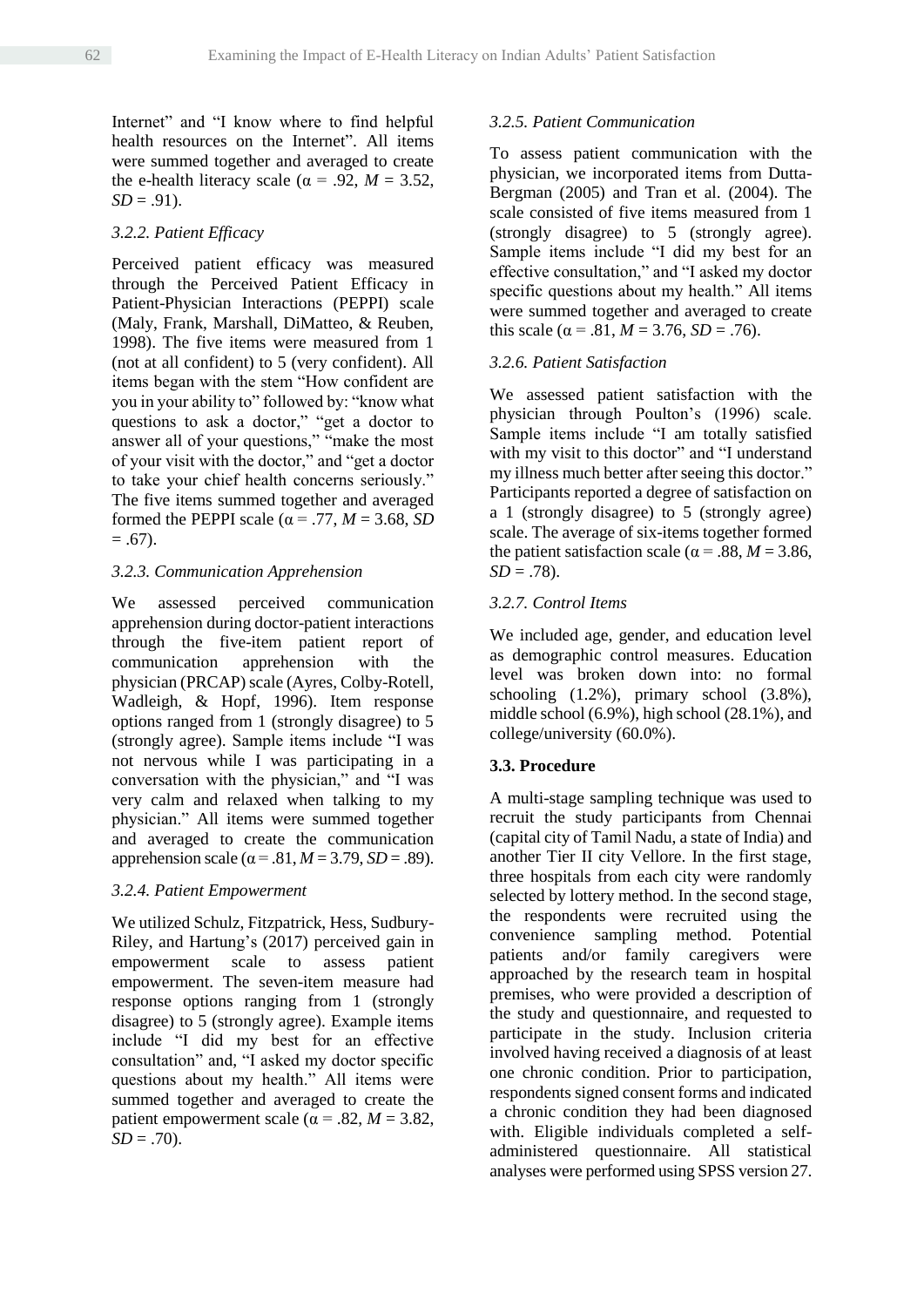## **4. Results**

#### **4.1. Preliminary Analyses**

Preliminary Pearson correlation analyses indicated that significant relationships existed

#### **Table 1**

*Intercorrelations between Central Study Variables*

Variable EHL PEFF PAPPR PEMP PCP PSAT EHL  $.40^{**}$  .32\*\* .32\*\* .37\*\* .22\*\* PEFF .32\*\* .29\*\* .37\*\* .22\*\* **PAPPR** .62\*\* .62\*\* .62\*\* .62\*\* **PEMP** .68\*\* .72\*\* PCP  $\sim$  .63\*\* PSAT

Note: Under 'Apprehension', higher numbers indicate reduced patient apprehension. The numbers reflect Pearson's *r* coefficients. EHL = E-Health Literacy; PEFF = Patient Efficacy; PAPPR = Patient Apprehension; PEMP = Patient Empowerment; PCP = Patient Communication with the Physician; PSAT = Patient Satisfaction.  $* = p < .05, ** = p < .01$ 

#### **4.2. E-Health Literacy and Precursors to Patient Communication**

The first analyses explored a direct relationship between e-health literacy and the motivating factors driving patient communication. To formally test these relationships, hierarchical multiple regression was performed. This allows the researcher to examine the incremental variance explained by a set of predictor variables after accounting for the variance explained by other measures (i.e., demographic measures). Age, gender, and education level were included in block one with e-health literacy the central predictor included in block 2. After controlling for demographic measures, e-health literacy emerged as an independent, positive predictor of patient self-efficacy ( $\beta$  = .39,  $p < .01$ ;  $\Delta R^2 = .12$ ,  $\Delta F(1, 255) = 39.67$ ,  $p <$ .01), patient empowerment ( $\beta$  = .32, *p* < .01;  $\Delta R^2 = .08$ ,  $\Delta F(1, 255) = 24.67$ ,  $p < .01$ ), and reduced patient apprehension  $(β = .28, p < .01)$ ;  $\Delta R^2 = .06$ ,  $\Delta F(1, 255) = 18.25$ ,  $p < .01$ ).

#### *4.2.1. Indirect Effects on Patient Communication*

The next analyses examined indirect relationships from e-health literacy to increased

patient communication through the three communication motivation factors. We assessed these relationships simultaneously through a multi-mediator model via the PROCESS macro, model 4 (Hayes, 2012). Results of bootstrapping analysis showed that the indirect relationship between e-health literacy and patient communication with the physician through efficacy ( $\beta$  = .14, *p* < .05; 95% confidence interval: .08 to .22; see Figure 1) was statistically significant. The second bootstrapping test showed that the indirect relationship between e-health literacy and patient communication with the physician through patient empowerment  $(8 = .11, p < .05)$ ; 95% confidence interval: .06 to .18) was also statistically significant. Finally, the third bootstrapping test showed that e-health literacy was a significant indirect predictor of patient communication with the physician through reduced patient apprehension ( $\beta$  = .05, *p* < .05; 95% confidence interval: .02 to .09). Additionally, results from the full model showed that e-health literacy was not significantly associated with patient communication with the physician ( $\beta$  = .01, *p* > .05) when the mediators were included (see Figure 1).

between all central study variables (see Table 1). The results of these simple correlation tests showed associations ranging from  $r = .22$  to  $r =$ .71.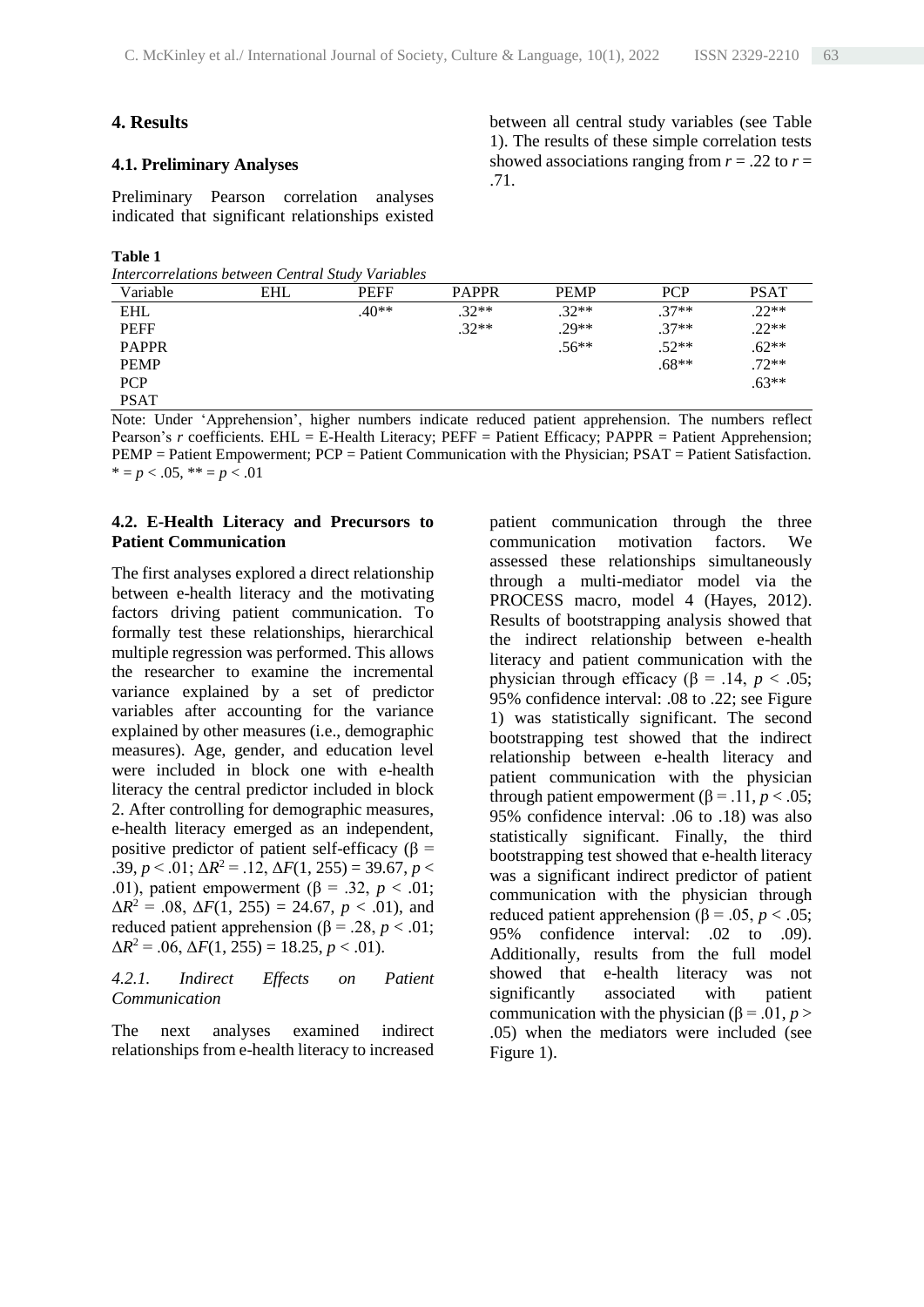

**Figure 1**

*Indirect Effect of E-health literacy on Patient Communication with Physician through Patient Motivational Factors (Note: For the full model, R<sup>2</sup> = .60. The direct relationship between e-health literacy and patient communication with physician was not significant (B = .01, p > .05). The numbers reflect standardized regression coefficients obtained through multiple regression analysis controlling for age, gender, and education. Numbers in parentheses denote standard errors. \*\* = p < .01)*

#### *4.2.2. Three-step Model Predicting Patient Satisfaction*

Finally, we argued that e-health literacy would indirectly predict patient satisfaction through a three-step process involving the patient communication motivation factors (efficacy, reduced apprehension, empowerment), followed by increased communication with the physician. Preliminary multiple regression analyses revealed that multicollinearity issues emerged when including all five measures as predictors of patient satisfaction. In particular, we identified suppressor effects falsely showing a significant, negative relationship between e-health literacy and patient satisfaction. To remedy this issue, separate serial mediation models – including one of the

motivational factors in each model - were tested using model 6 in the PROCESS macro. The findings from each serial mediation test supported the indirect effects of e-health literacy on patient satisfaction through the three-step model. In each model, e-health literacy had no significant direct relationship with patient satisfaction. However, results also showed that in models including either patient apprehension or patient empowerment as the direct mediator, the findings more strongly supported a two-step simple mediation model rather than the three-step serial mediation model (see Table 2). Results also showed that patient empowerment was a stronger predictor of patient satisfaction ( $B = .61$ ,  $p < .01$ ) than patient communication ( $B = .28$ ,  $p < .01$ ).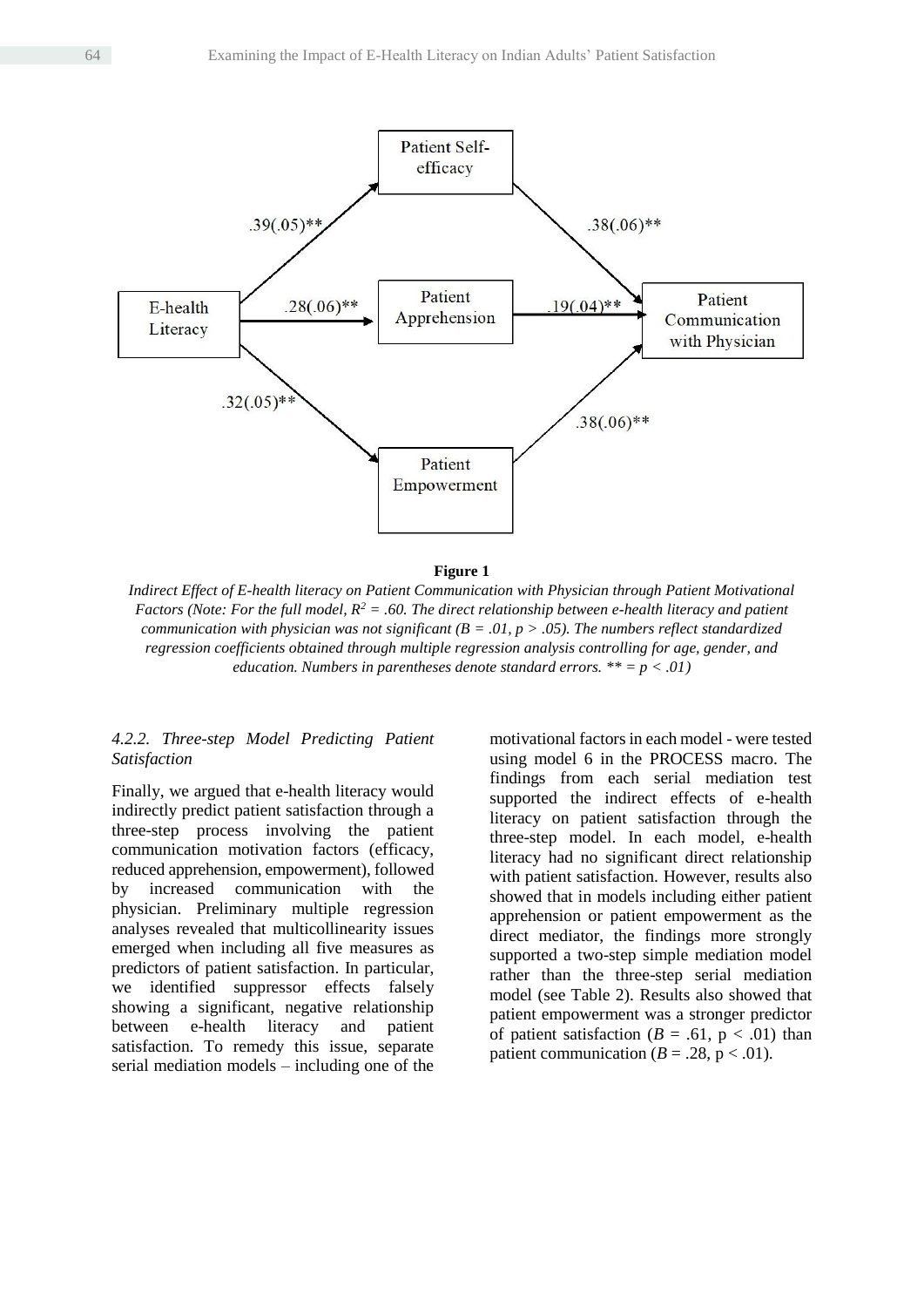| Mediator 1                | Two-Step Model<br>Effect through<br>Mediator 1 | 95% CI for Two-<br>Step Model | Three-Step Model<br><b>Effect through Patient</b><br>Communication with<br>the Physician | 95% CI for Three-<br>Step Model |
|---------------------------|------------------------------------------------|-------------------------------|------------------------------------------------------------------------------------------|---------------------------------|
| Patient Self-<br>Efficacy | $B = .06(.03)*$                                | $.02 \text{ to } .13$         | $B = .10(.02)^*$                                                                         | .06 to .16                      |
| Patient<br>Apprehension   | $B = .10(.02)^*$                               | .06 to .15                    | $B = .05(.01)^*$                                                                         | .03 to .08                      |
| Patient<br>Empowerment    | $B = .15(.04)^*$                               | .09 to .24                    | $B = .05(.02)^*$                                                                         | $.02$ to $.09$                  |

**Table 2** *Indirect Effects of E-health Literacy on Patient Satisfaction through Two-step and Three-step Models*

# **4.3. Post-hoc Tests**

We explored potential interactions between ehealth literacy and the demographic measures (age, sex, education level). Results of hierarchical regression analysis indicated a significant e-health literacy X age interaction predicting both self-efficacy  $\beta$  = -.18, *p* < .01;  $\Delta R^2 = .03$ ,  $\Delta F(1, 254) = 9.91$ ,  $p < .01$ ] and patient empowerment  $[β = -.16, p < .01; ΔR<sup>2</sup> =$ .02,  $\Delta F(1, 254) = 7.29$ ,  $p < .01$ ]. To decompose significant interactions, the researchers ran separate regression tests at one standard deviation above and below the mean of the moderator variable (i.e., age; [51] Aiken & West, 1991). Results indicated that e-health literacy was a stronger predictor of self-efficacy among younger (β = .59, p < .01) than older patients ( $\beta$  = .26, p < .01). Similarly, e-health literacy contributed more strongly to patient empowerment among younger  $(\beta = .50, p < .01)$ than older participants ( $\beta$  = .21, p < .01). No other significant interactions emerged.

# **5. Discussion**

This investigation examined how e-health literacy contributes to favorable patient medical consultations. Our analysis focused on Indian adults with at least one chronic health condition. Although scholars and practitioners have stressed the value of e-health literacy in fostering positive health outcomes, there lacks research examining how these skills translate to more favorable medical interactions. There were two key findings linked to the broader research goals. First, the results indicate that ehealth literacy is a mechanism that directly predicts more favorable patient efficacy, empowerment, and lowered communication apprehension. Second, through these motivational factors, e-health literacy indirectly drives patient communication and subsequent

patient satisfaction. Overall, this suggests that e-health literacy is not only beneficial to producing more effective online health information seeking but also acts as an antecedent factor driving more positive patient experiences. Below we discuss the broader significance of the results of these two research goals.

# **5.1. Linking E-Health Literacy to Patient Skills, Empowerment, and Reduced Apprehension**

Historically, research on doctor-patient communication centers on physicians' communication style and/or patient-centered communication (Clever, Jin, Levinson, & Meltzer, 2008; Derksen et al., 2017; Krasner et al., 2009). Although this offers some explanation on the level of patient participation, patient-specific characteristics, including information-seeking skills and motivations, also influence the effectiveness of these exchanges. Patients with higher levels of digital health knowledge and ability report greater communication efficacy and empowerment as well as reduced apprehension. Arguably, the direct link between e-health literacy and patient empowerment offers the clearest example of the importance of e-health skills. In particular, our findings show that patient empowerment was a stronger predictor of patient satisfaction than patient communication with the physician. Consequently, the process through which ehealth literacy influences patient satisfaction more strongly supports a two-step rather than a three-step model.

Post-hoc tests revealed that e-health literacy was a stronger predictor of self-efficacy and empowerment among younger rather than older participants. Given that older adults are less likely to use digital technologies than those of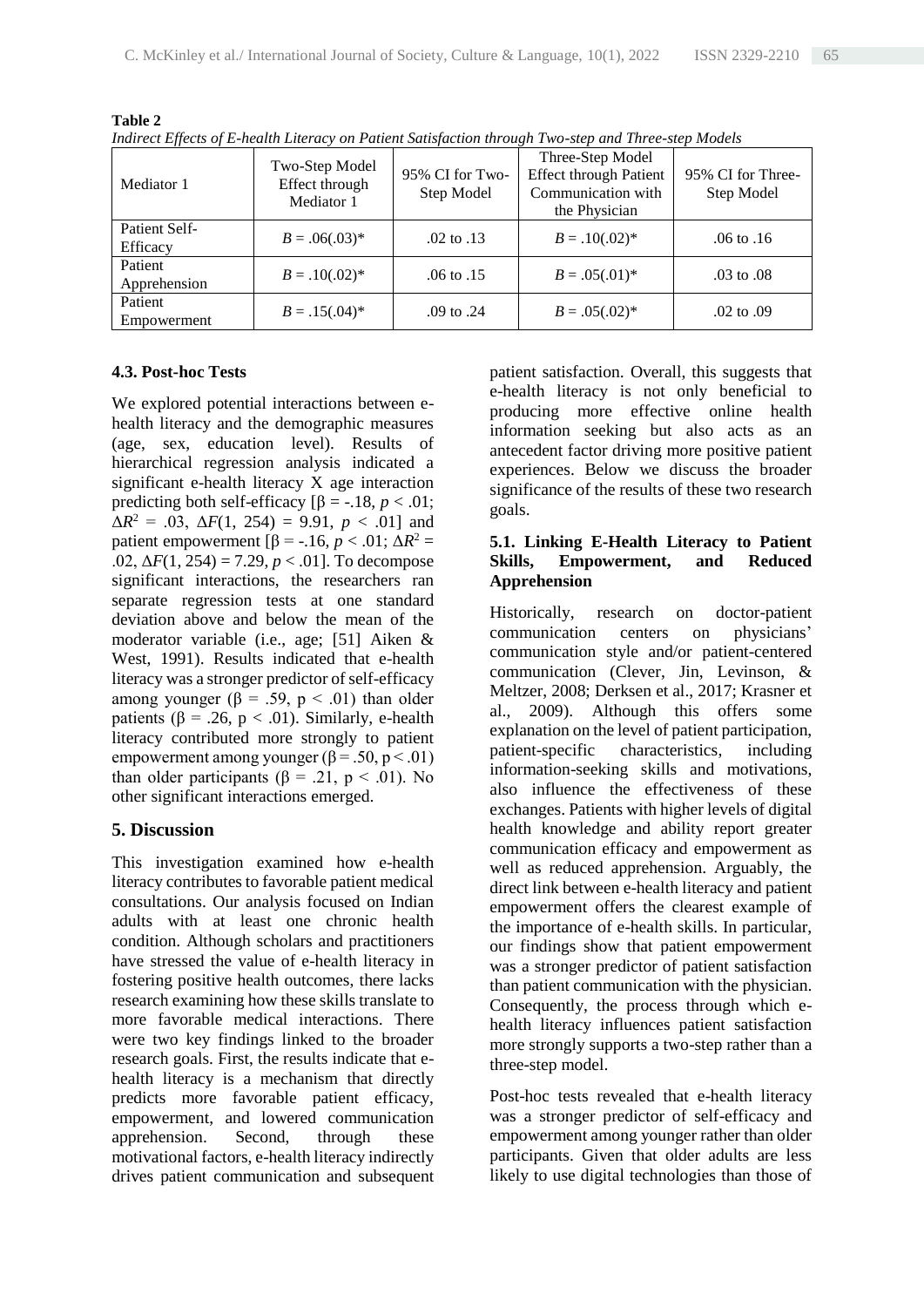other age cohorts (Hunsaker & 2018), it is probable that digital health skills among younger adults play a more central role in driving patient confidence. However, as older adults engage more frequently in online health experiences (especially during the Covid-19 pandemic), these individuals are similarly likely to experience the benefits of e-health literacy skills for improving patient participation and patient satisfaction. Furthermore, the data showed a weaker but still significant relationship between e-health literacy and patient efficacy/empowerment, suggesting that developing and improving digital health skills remains important for all adult age ranges.

## **5.2. Indirect Contribution of E-Health Literacy to Patient Communication, Satisfaction**

In addition to identifying direct links between e-health literacy and favorable patient judgments/perceptions, the current project indicates that possessing greater e-health literacy indirectly contributes to patients' tendencies to communicate more frequently during medical consultations and be more satisfied with these experiences. As online health platforms become patients' most immediate health information resource, those with increased e-health literacy stand to benefit through gaining preventative health knowledge, and ultimately, more satisfying interactions with physicians.

Those with chronic health conditions must make daily health decisions involving treatment adherence and illness management. Given that these individuals frequently interact with physicians (Broemeling, Watson, & Prebtani, 2008; Starfield, Lemke, Bernhardt, Foldes, Forrest, & Weiner, 2003), it is critical to isolate factors that maximize the benefits of these interactions. Prior research indicates that those with chronic health conditions benefit from physicians engaging in multiple components of patient-centered care (see Hudon et al., 2012 for review). In addition to the importance of provider communication skills, digital health resources provide immediate, convenient assistance to address patients' ongoing health issues. Our investigation suggests that training chronically ill patients to become more e-health literate can factor into improving patient experiences. Community health leaders and public health professionals should engage in greater outreach efforts among this cohort to improve e-health literacy. Ultimately, enhancing patients' digital health skills can lead to more productive medical consultations and better long-term health maintenance.

Culturally, prior studies suggest challenges to effective doctor-patient communication in India (Fochsen, Deshpande, & Thorson, 2007; Swaminath, 2007) and that the Indian medical education system lacked sufficient focus on improving doctor-patient interaction (Agarwal, Agarwal, Nag, Chakraborty, & Ali, 2011). This study suggests that from a patient perspective, developing greater e-health literacy skills can strengthen patients' ability to improve these experiences. While digital health literacy skills hold value across all societies, they may yield the most dramatic effects in non-westernized nations such as India, a society with continued population growth (United Nations, Department of Economic and Social Affairs, Population Division, 2014) coupled with various public health challenges (Narain, 2016).

# **5.3. Limitations/Areas for Future Research**

This investigation applied a cross-sectional design to examine links between patient ehealth literacy and communication motivation factors (self-efficacy, empowerment, reduced apprehension), communication behaviors, and satisfaction. This particular design limits the ability to make judgments of longer-term communication outcomes and positive feelings towards physicians/medical institutions. Future projects should examine how e-health literacy skills at specific moments link to long-term favorable patient interactions with physicians. In particular, longitudinal assessments could provide clearer indications of how e-health literacy skills foster more confident and engaged patients. In addition, future studies may wish to employ more qualitative measures (e.g., interviews, focus groups) to obtain more detailed descriptions of how patients of varying levels of e-health literacy perceive their doctorpatient experiences.

In addition, we only surveyed adults from India. Future studies should examine the relationships across other countries to see whether the findings generalize to different geographical locations. Prior research has shown that patient judgments and expectations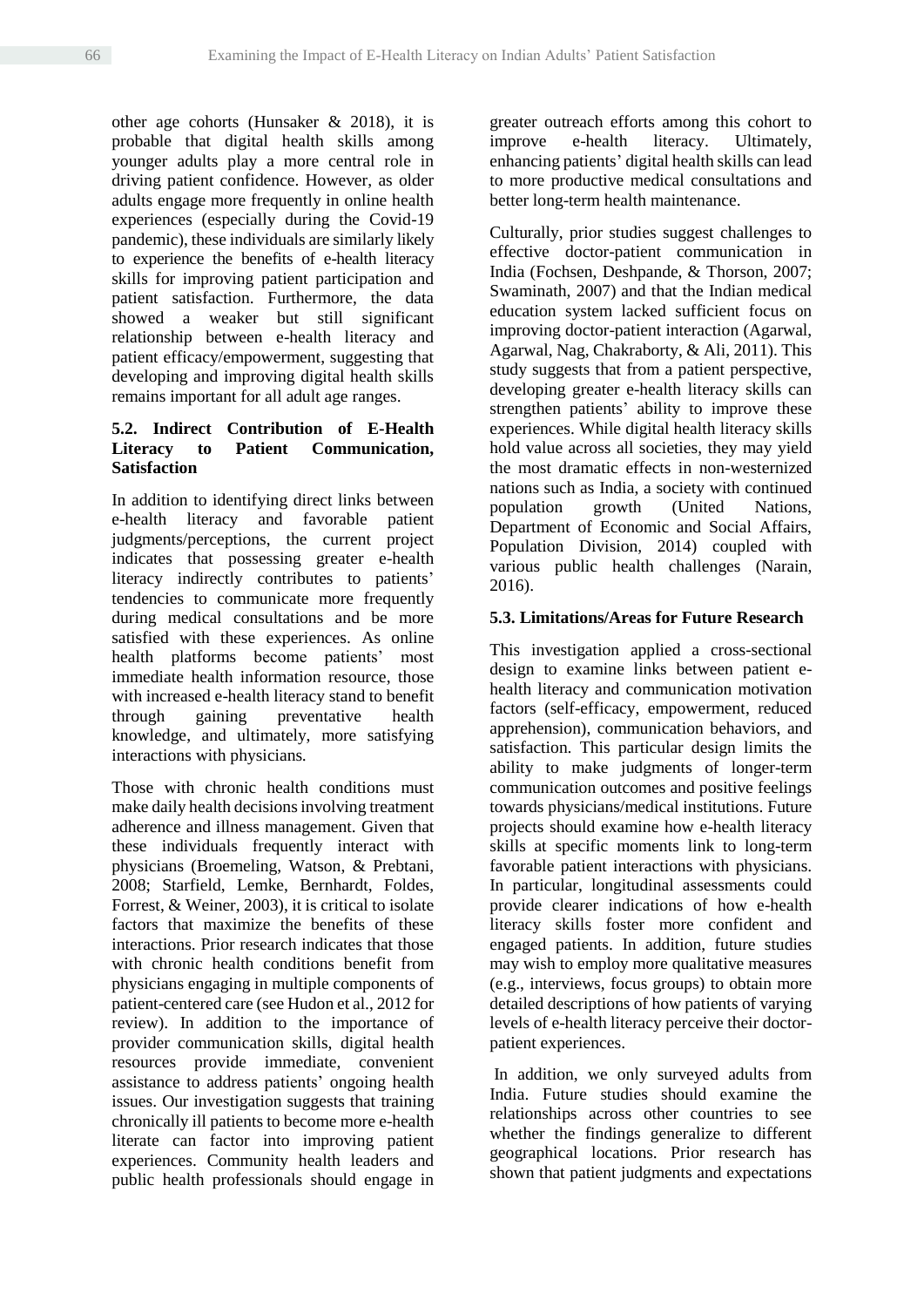vary greatly across countries (van den Brink-Muinen et al., 2000) and that cultural distinctions contribute to patient experiences (Lopez, 2016; Nguyen & Austin, 2018). Thus, it is critical to assess the importance of e-health literacy to beneficial doctor-patient interactions across a range of cultures and geographical locations.

#### **References**

- Agarwal, A., Agarwal, A., Nag, K., Chakraborty, S., & Ali, K. (2011). Doctor patient communication—a vital yet neglected entity in Indian medical education system. *Indian Journal of Surgery*, *73*(3), 184-186.
- Aiken, L. S., & West, S. G. (1991). *Multiple regression: Testing and interpreting interactions*. Newbury Park, CA: Sage.
- Attfield, S. J., Adams, A., & Blandford, A. (2006). Patient information needs: preand post-consultation. *Health Informatics Journal*, *12*(2), 165-177.
- Ayres, J., Colby‐Rotell, N., Wadleigh, P. M., & Hopf, T. (1996). Measuring patients' communication apprehension about interacting with physicians: Instrument development. *Communication Research Reports*, *13*(1), 86-93.
- Bandura, A. (1997). *Self-efficacy: The exercise of control*. New York: W.H. Freeman.
- Bandura, A. (2004). Health promotion by social cognitive means. *Health Education and Behavior*, *31*, 143-164.
- Bodie, G. D., & Dutta, M. J. (2008). Understanding health literacy for strategic health marketing: EHealth literacy, health disparities, and the digital divide. *Health Marketing Quarterly*, *25*(1-2), 175-203.
- Booth‐Butterfield, S., Chory, R., & Beynon, W. (1997). Communication apprehension and health communication and behaviors. *Communication Quarterly*, *45*(3), 235- 250.
- Bosworth, H. B., Olsen, M. K., Grubber, J. M., Neary, A. M., Orr, M. M., Powers, B. J., ... & Oddone, E. Z. (2009). Two selfmanagement interventions to improve hypertension control: A randomized trial. *Annals of Internal Medicine*, *151*(10), 687-695.
- Broemeling, A. M., Watson, D. E., & Prebtani, F. (2008). Population patterns of chronic

health conditions, co-morbidity and healthcare use in Canada: Implications for policy and practice. *Healthcare Quarterly (Toronto, Ont.)*, *11*(3), 70-76.

- Caiata-Zufferey, M., Abraham, A., Sommerhalder, K., & Schulz, P. J. (2010). Online health information seeking in the context of the medical consultation in Switzerland. *Qualitative Health Research*, *20*(8), 1050-1061.
- Castro, E. M., Van Regenmortel, T., Vanhaecht, K., Sermeus, W., & Van Hecke, A. (2016). Patient empowerment, patient participation and patientcenteredness in hospital care: A concept analysis based on a literature review. *Patient Education and Counseling*, *99*(12), 1923-1939.
- Clever, S. L., Jin, L., Levinson, W., & Meltzer, D. O. (2008). Does doctor–patient communication affect patient satisfaction with hospital care? Results of an analysis with a novel instrumental variable. *Health Services Research*, *43*, 1505-1519.
- Davis, T. C., Wolf, M. S., Bass III, P. F., Thompson, J. A., Tilson, H. H., Neuberger, M., & Parker, R. M. (2006). Literacy and misunderstanding prescription drug labels. *Annals of Internal Medicine*, *145*(12), 887-894.
- Derksen, F., Hartman, T. C. O., van Dijk, A., Plouvier, A., Bensing, J., & Lagro-Janssen, A. (2017). Consequences of the presence and absence of empathy during consultations in primary care: A focus group study with patients. *Patient Education and Counseling*, *100*, 987- 993.
- De Jager, G. A., Crowley, T., & Esterhuizen, T. M. (2018). Patient satisfaction and treatment adherence of stable human immunodeficiency virus-positive patients in antiretroviral adherence clubs and clinics. *African Journal of Primary Health Care & Family Medicine*, *10*(1), 1-8.
- Dubina, M. I., O'Neill, J. L., & Feldman, S. R. (2009). Effect of patient satisfaction on outcomes of care. *Expert Review of Pharmacoeconomics & Outcomes Research*, *9*(5), 393-395.
- Dutta-Bergman, M. J. (2005). Developing a profile of consumer intention to seek out additional information beyond a doctor: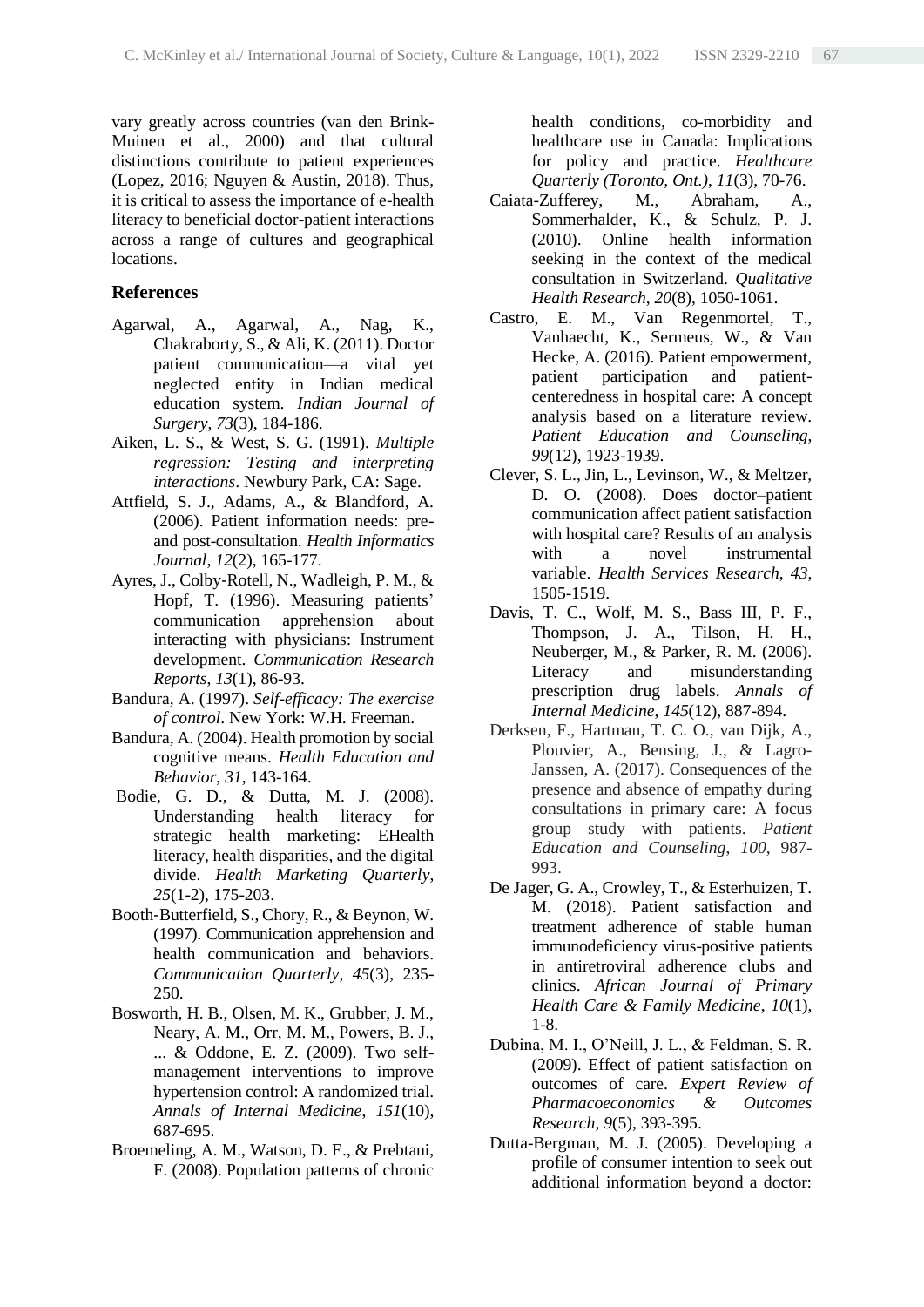The role of communicative and motivation variables. *Health Communication*, *17*(1), 1-16.

- Eng, T. R. (2002). eHealth research and evaluation: Challenges and opportunities. *Journal of Health Communication*, *7*(4), 267-272.
- Fochsen, G., Deshpande, K., & Thorson, A. (2006). Power imbalance and consumerism in the doctor-patient relationship: Health care providers' experiences of patient encounters in a rural district in India. *Qualitative Health Research*, *16*(9), 1236-1251.
- Gopichandran, V., & Sakthivel, K. (2021). Doctor-patient communication and trust in doctors during COVID 19 times—A cross-sectional study in Chennai, India. *PLOS ONE*, *16*(6), e0253497.
- Gopinath, B., Radhakrishnan, K., Sarma, P. S., Jayachandran, D., & Alexander, A. (2000). A questionnaire survey about doctorpatient communication, compliance and locus of control among South Indian people with epilepsy. *Epilepsy Research*, *39*(1), 73-82.
- Harris, K. A. (1998). The informational needs of patients with cancer and their families. *Cancer Practice*, *6*(1), 39-46.
- Hayes, A. F. (2012). *PROCESS: A versatile computational tool for observed variable mediation, moderation, and conditional process modeling [White paper].* Retrieved from http://www.afhayes .com/ public=process2012.pdf
- Hu, X., Bell, R. A., Kravitz, R. L., & Orrange, S. (2012). The prepared patient: Information seeking of online support group members before their medical appointments. *Journal of Health Communication*, *17*(8), 960-978.
- Hudon, C., Fortin, M., Haggerty, J., Loignon, C., Lambert, M., & Poitras, M. E. (2012). Patient-centered care in chronic disease management: A thematic analysis of the literature in family medicine. *Patient Education and Counseling*, *88*(2), 170- 176.
- Hunsaker, A., & Hargittai, E. (2018). A review of Internet use among older adults. *New Media & Society*, *20*(10), 3937-3954.
- Katz, M. G., Jacobson, T. A., Veledar, E., & Kripalani, S. (2007). Patient literacy and question-asking behavior during the medical encounter: A mixed-methods

analysis. *Journal of General Internal Medicine*, *22*(6), 782-786.

- Kim, H., & Xie, B. (2017). Health literacy in the eHealth era: A systematic review of the literature. *Patient Education and Counseling*, *100*(6), 1073-1082.
- Krasner, M. S., Epstein, R. M., Beckman, H., Suchman, A. L., Chapman, B., Mooney, C. J., & Quill, T. E. (2009). Association of an educational program in mindful communication with burnout, empathy, and attitudes among primary care physicians. *Jama*, *302*, 1284-1293.
- Kugbey, N., Meyer-Weitz, A., & Asante, K. O. (2019). Access to health information, health literacy and health-related quality of life among women living with breast cancer: Depression and anxiety as mediators. *Patient Education and Counseling*, *102*(7), 1357-1363.
- Lee, S. Y., Hwang, H., Hawkins, R., & Pingree, S. (2008). Interplay of negative emotion and health self-efficacy on the use of health information and its outcomes. *Communication Research*, *35*(3), 358- 381.
- Leung, A. Y. M., Parial, L. L., Tolabing, M. C., Sim, T., Mo, P., Okan, O., & Dadaczynski, K. (2020). Sense of coherence mediates the relationship between digital health literacy and anxiety about the future in aging population during the COVID-19 pandemic: A path analysis. *Aging & Mental Health.* DOI: 10.1080/ 13607863.2020.1870206
- Leydon, G. M., Boulton, M., Moynihan, C., Jones, A., Mossman, J., Boudioni, M., & McPherson, K. (2000). Cancer patients' information needs and informationseeking behavior: In-depth interview study. *BMJ*, *320*(7239), 909-913.
- Lichter, I. (1987). *Communication in cancer care*. New York: Churchill-Livingstone.
- López, M. D. L. O. H. (2016). Disagreement and degrees of assertiveness in service encounters: Purchase vs. problemsolving interactions. *International Journal of Society, Culture & Language*, *4*(2), 87-104.
- Maly, R. C., Frank, J. C., Marshall, G. N., DiMatteo, M. R., & Reuben, D. B. (1998). Perceived efficacy in patient‐ physician interactions (PEPPI): Validation of an instrument in older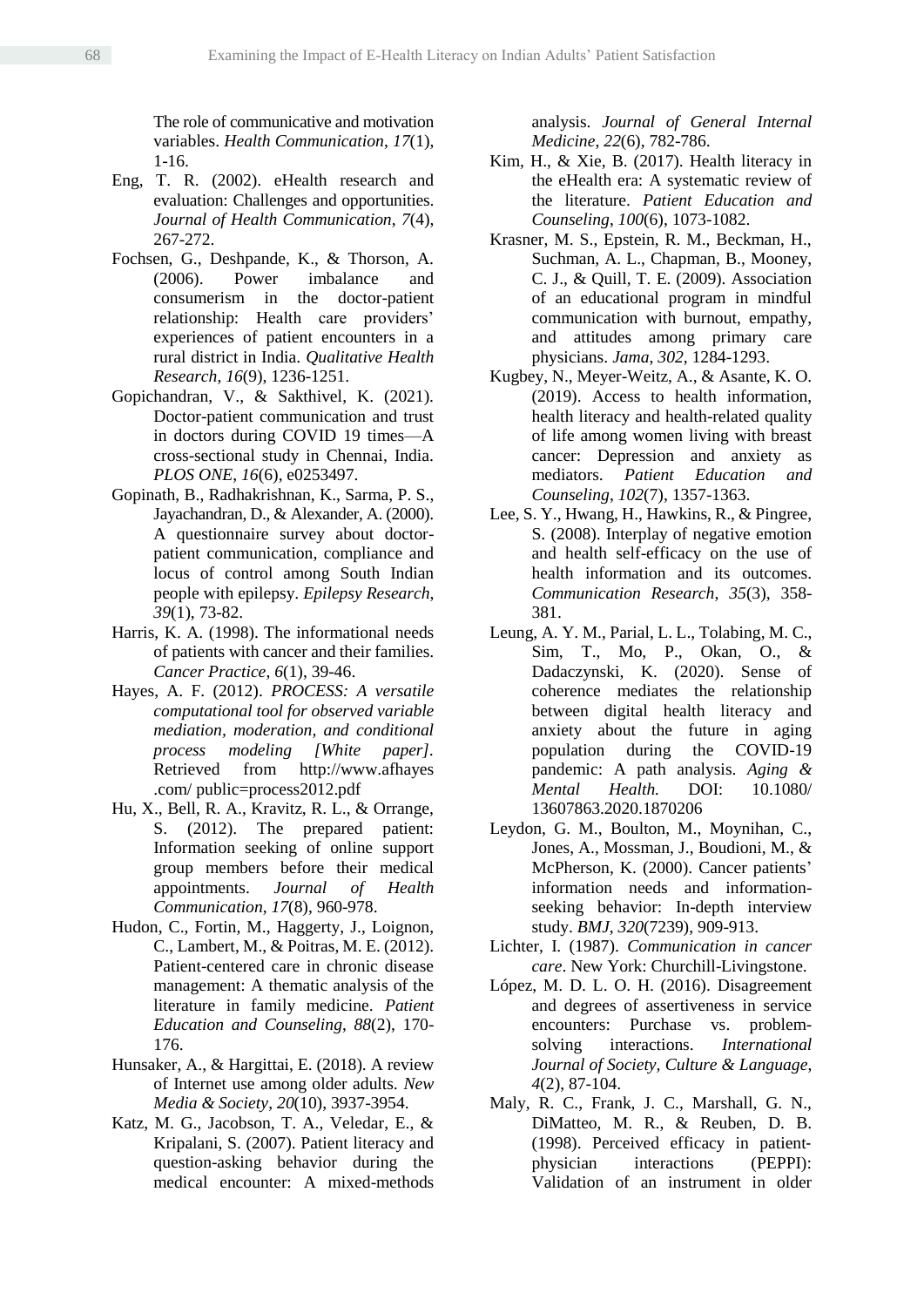persons. *Journal of the American Geriatrics Society*, *46*(7), 889-894.

- McCroskey, J. C. (1977). Oral communication apprehension: A summary of recent theory and research. *Human Communication Research*, *4*(1), 78-96.
- Moreland, J., French, T. L., & Cumming, G. P. (2015). The prevalence of online health information seeking among patients in Scotland: A cross-sectional exploratory study. *JMIR Research Protocols*, *4*(3), e4010.
- Nafradi, L., Nakamoto, K., & Schulz, P. J. (2017). Is patient empowerment the key to promote adherence? A systematic review of the relationship between selfefficacy, health locus of control and medication adherence. *PloS One*, *12*(10), e0186458.
- Narain, J. P. (2016). Public health challenges in India: Seizing the opportunities. *Indian Journal of Community Medicine: Official Publication of Indian Association of Preventive & Social Medicine*, *41*(2), 85- 88.
- Neter, E., & Brainin, E. (2012). eHealth literacy: Extending the digital divide to the realm of health information. *Journal of Medical Internet Research*, *14*(1), e19.
- Nguyen, H., & Austin, G. (2018). Follow-up visits in doctor-patient communication: The Vietnamese case. *International Journal of Society, Culture & Language*, *6*(1), 18-30.
- Norman, C. D., & Skinner, H. A. (2006a). eHEALS: The eHealth literacy scale. *Journal of Medical Internet Research*, *8*(4), e27.
- Norman, C. D., & Skinner, H. A. (2006b). eHealth literacy: Essential skills for consumer health in a networked world. *Journal of Medical Internet Research*, *8*(2), e9.
- Oh, H. J., & Lee, B. (2012). The effect of computer-mediated social support in online communities on patient empowerment and doctor-patient communication. *Health Communication*, *27*(1), 30-41.
- Ownby, R. L., Hertzog, C., & Czaja, S. J. (2012). Relations between cognitive status and medication adherence in patients treated for memory disorders. *Ageing Research*, *3*(1), e2.
- Paek, H. J., & Hove, T. (2012). Social cognitive factors and perceived social influences that improve adolescent eHealth literacy. *Health Communication*, *27*(8), 727-737.
- Paul, S., & Bhatia, V. (2016). Doctor-patient relationship: Changing scenario in India. *Asian Journal of Medical Sciences*, *7*(4), 1-5.
- Porr, C., Drummond, J., & Richter, S. (2006). Health literacy as an empowerment tool for low-income mothers. *Family & Community Health*, *29*(4), 328-335.
- Poulton, B. C. (1996). Use of the consultation satisfaction questionnaire to examine patients' satisfaction with general practitioners and community nurses: Reliability, replicability and discriminant validity. *British Journal of General Practice*, *46*(402), 26-31.
- Richard, C., Glaser, E., & Lussier, M. T. (2017). Communication and patient participation influencing patient recall of treatment discussions. *Health Expectations*, *20*(4), 760-770.
- Richmond, V. P., Heisel, A. M., Smith Jr, R. S., & McCroskey, J. C. (1998). The impact of communication apprehension and fear of talking with a physician on perceived medical outcomes. *Communication Research Reports*, *15*(4), 344-353.
- Schulz, P. J., & Nakamoto, K. (2011, March). "Bad" literacy, the internet, and the limits of patient empowerment. In D. H. Fisher (Ed.), *AAAI Spring Symposium Series* (pp. 65-69). Stanford, CA, United States: AAAI.
- Schulz, P. J., Fitzpatrick, M. A., Hess, A., Sudbury-Riley, L., & Hartung, U. (2017). Effects of eHealth literacy on general practitioner consultations: A mediation analysis. *Journal of Medical Internet Research*, *19*(5), e166.
- Sheng, X., & Simpson, P. M. (2013). Seniors, health information, and the Internet: Motivation, ability, and Internet knowledge. *Cyberpsychology, Behavior, and Social Networking*, *16*(10), 740-746.
- Starfield, B., Lemke, K. W., Bernhardt, T., Foldes, S. S., Forrest, C. B., & Weiner, J. P. (2003). Comorbidity: Implications for the importance of primary care in 'case' management. *The Annals of Family Medicine*, *1*(1), 8-14.
- Street, R. L. (2003). Communication in medical encounters: An ecological perspective. In